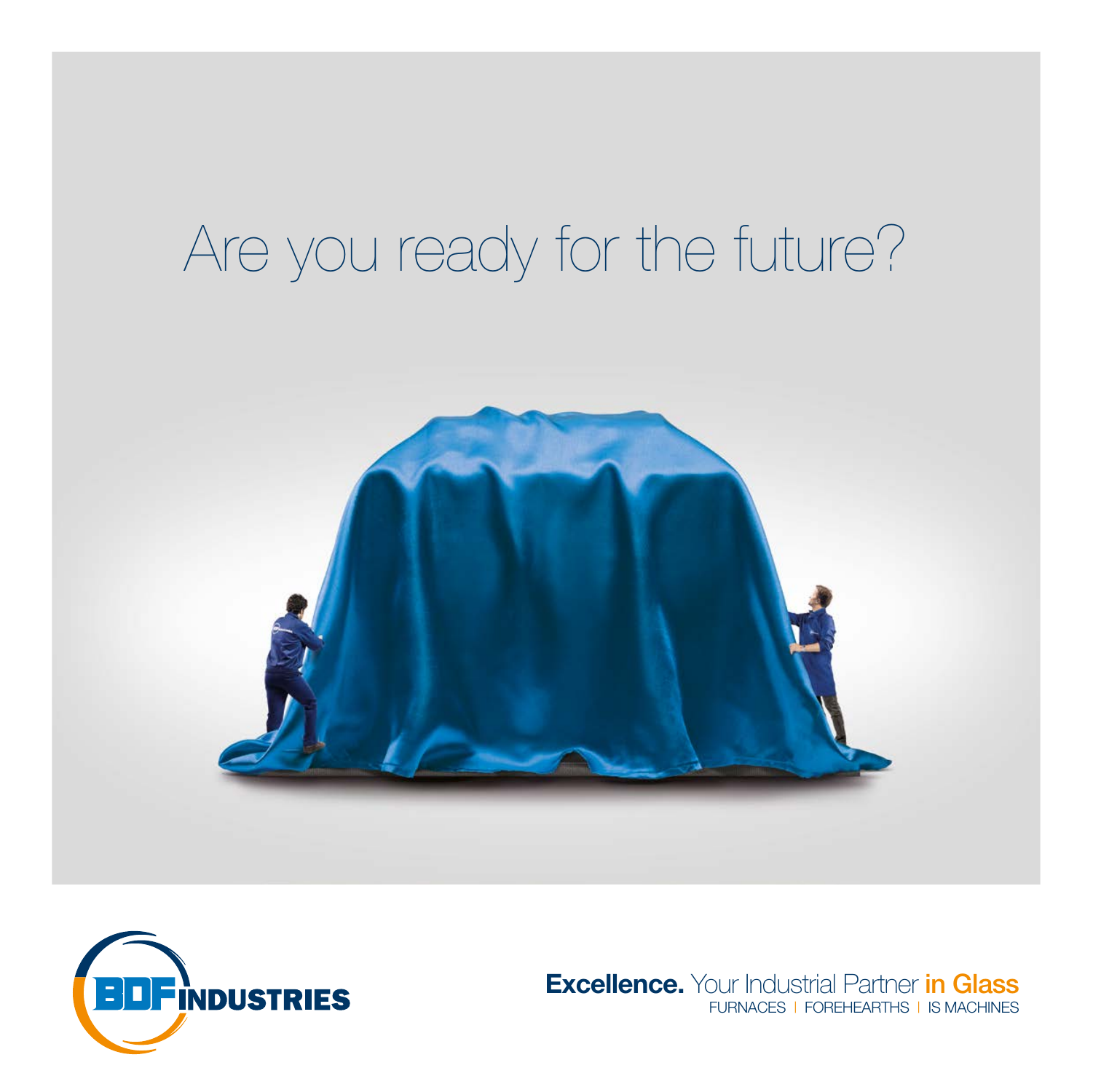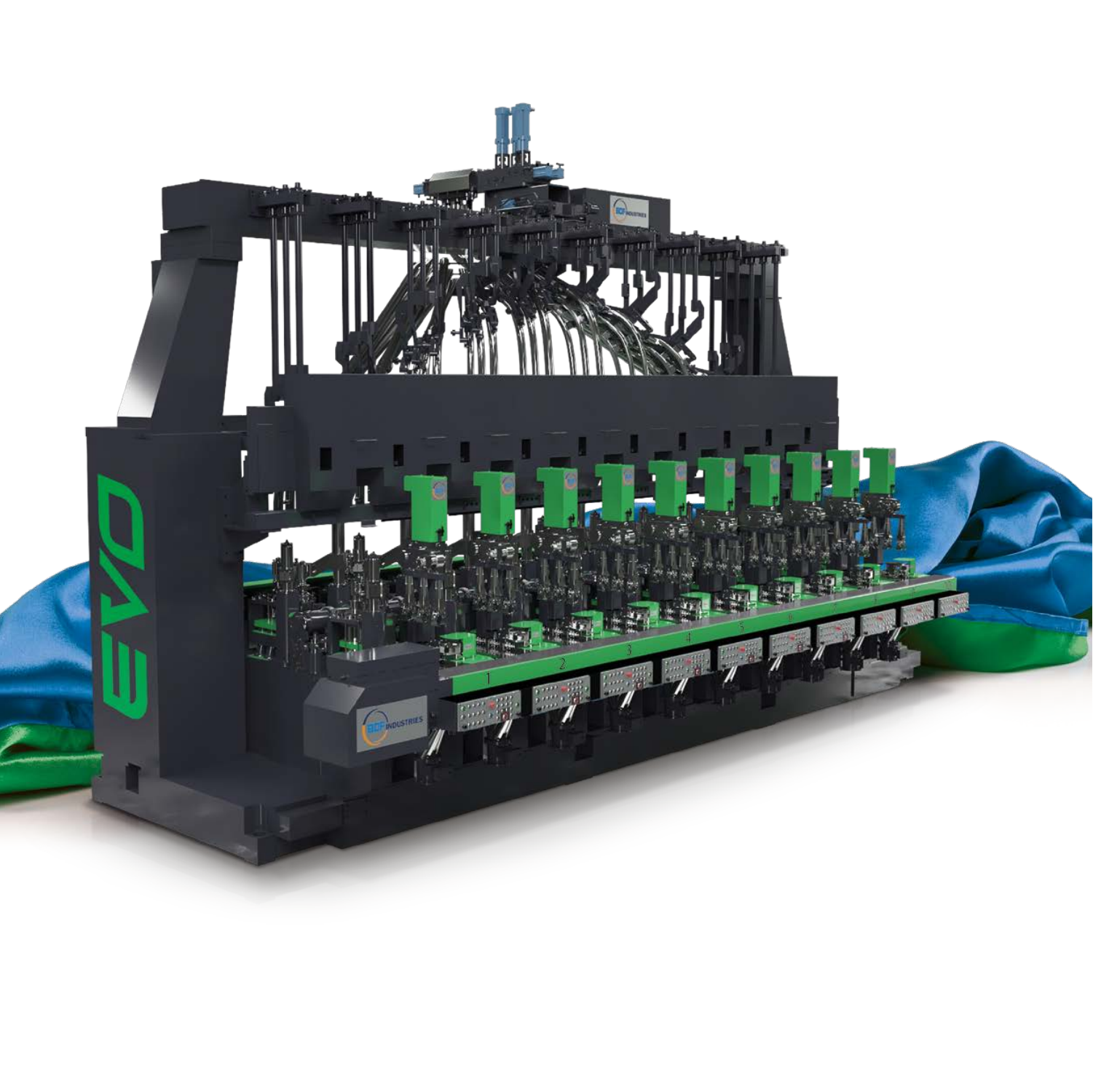# the future B NOW

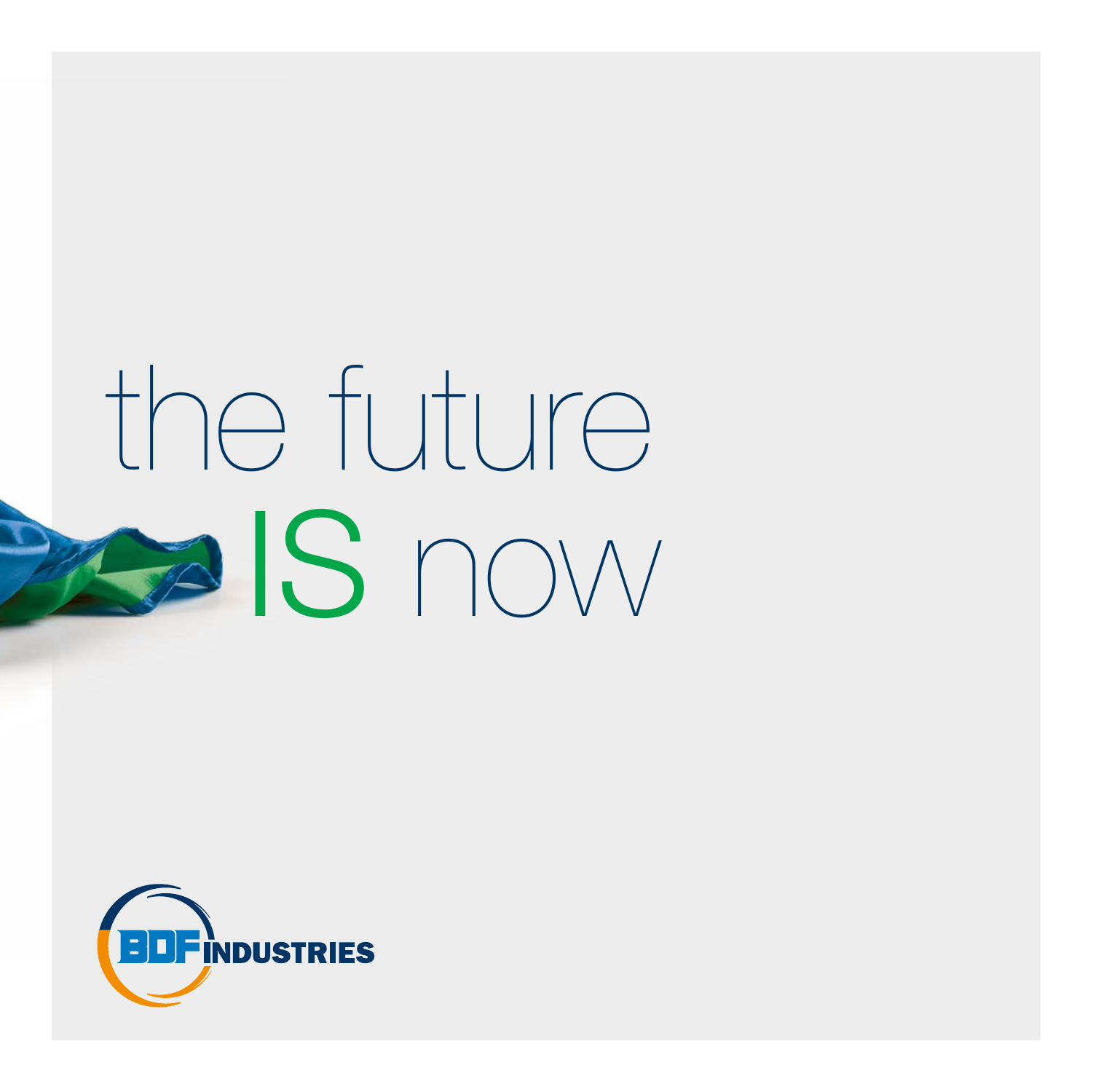### MACHINE CONFIGURATION 8 -10 -12 SECTIONS ADV 8800 HSS

#### **ELECTRONIC CONTROL SYSTEM**

• **ADV 8800** WITH **A.F.E.** ENERGY RECOVERY SYSTEM

#### **DELIVERY SYSTEM**

- **MULTI DIRECT DRIVE** SERVO GOB **DISTRIBUTOR**
- **CONSTANT ANGLE 30°** DELIVERY **SYSTEM**

#### **SECTION'S SERVO MECHANISMS**

- **BLANK PARALLEL M.O.C. DUAL MOTOR**
- **BAFFLE**
- **FUNNEL**
- INVERT
- **BLOW PARALLEL M.O.C. DUAL MOTOR**
- **BLOW HEAD**
- TAKE OUT

#### **COOLING SYSTEM**

- BLANK SIDE **AXIAL COOLING** FOR EACH SEMI CAVITY
- BLANK SIDE VACUUM SYSTEM
- NECKRING COOLING SX/DX
- BLOW SIDE **AXIAL COOLING** FOR EACH SEMI CAVITY + **VERTICAL COOLING**

#### **PROPORTIONAL EVENTS**

- PLUNGER UP
- COUNTER BLOW
- FINAL BLOW

#### **PROCESS & FEATURES**

- BB (BLOW & BLOW)
- PB (PRESS & BLOW)
- NNPB (NARROW NECK PRESS & BLOW)
- **I.W.S.** SYSTEM
- **EASY MOUNTING** PLUNGER MECHANISM

#### **WARE HANDLING**

- AP PUSHER MECHANISM (**DUAL MOTOR**)
- DEAD PLATE WITH **AXIAL DIRECT AIR** COOLING FOR EACH CAVITY
- HSS CONVEYOR

#### **OPTIONAL**

- MOULDS TEMPERATURE CONTROL, WITH FEEDBACK
- LIFTING DEVICE
- X-Y FLOATING TONG HOLDER
- INDIVIDUAL COOLING AIR SUPPLY FOR BANK AND BLOW SIDE
- OPERATOR AUXILIARY LIGHT **SYSTEM**
- BLANK BARIER PROTECTION

TRIPLE GOB 5" PRODUCTION SPEED AT SIMILAR CAVITY RATE AS DOUBLE GOB QUAD GOB 95MM PRODUCTION SPEED AT SIMILAR CAVITY RATE AS TRIPLE GOB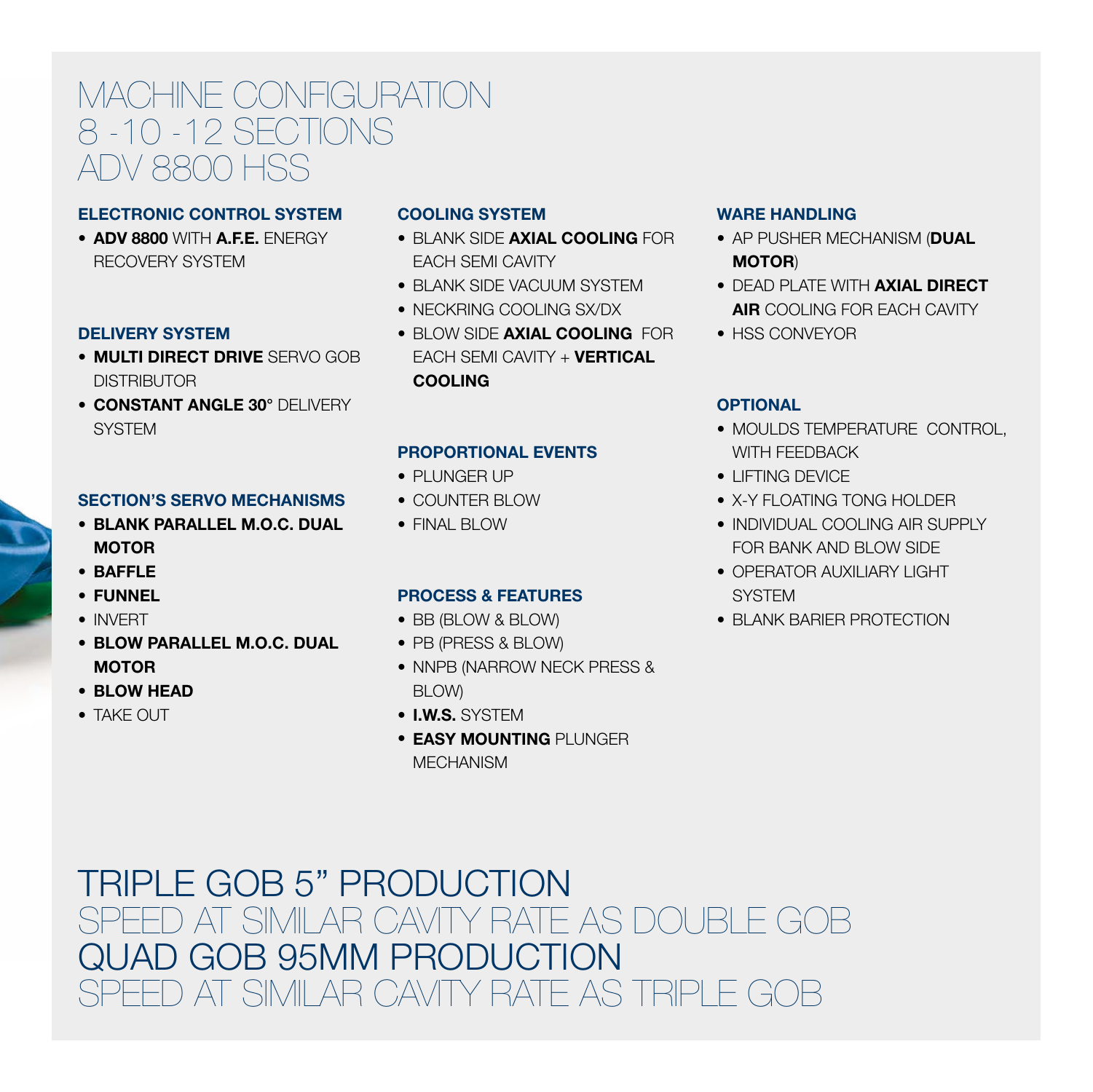## FEATURES AND BENEFITS

- **HIGHER COOLING** CAPACITY, INDIVIDUAL **SEMI-CAVITY** ADJUSTMENT
- **REDUCED WEAR** ON **MOULDS** THANKS TO SERVO CONTROL MOUVEMENTS
- **SELF-CALIBRATION** SERVO **MECHANISMS**
- REDUCED **ENERGY CONSUMPTION**: UP TO **90% SAVINGS** WITH RESPECT TO PNEUMATIC MACHINE
- **MINIMIZED** CONTAINER **DEFECTS** THANKS TO SERVO M.O.C. CONTROL
- RELAIBLE, REPEATABLE, **RECORDABLE** MECHANISM MOVEMENTS THANKS TO SERVO **MOTORS**
- **LIGHT WEIGHT** MOULDS EQUIPMENT FOR **FASTER** AND **EASIER JOB CHANGE**
- EASY MECHANICAL SETUP FOR JOB **CHANGE**
- SET POINT AND END POINTS ARE **EXACTLY THE SAME** EVERY TIME
- **NO READJUSTMENT** DURING NORMAL OPERATION
- **MODULAR** CONCEPT, EASY TO MANTAIN **CLEAN**
- **LESS** AIR **NOISE** THANKS TO SERVO MECHANISMS
- **ERGONOMICAL** AND USER FRIENDLY DESIGN

## PRODUCTION WARE RANGE

| 250 |
|-----|
|     |
|     |
| 70  |
| 65  |
| 35  |
|     |
| 250 |
| 70  |
| 65  |
| 55  |
|     |
| 250 |
| 70  |
| 65  |
| 38  |
|     |